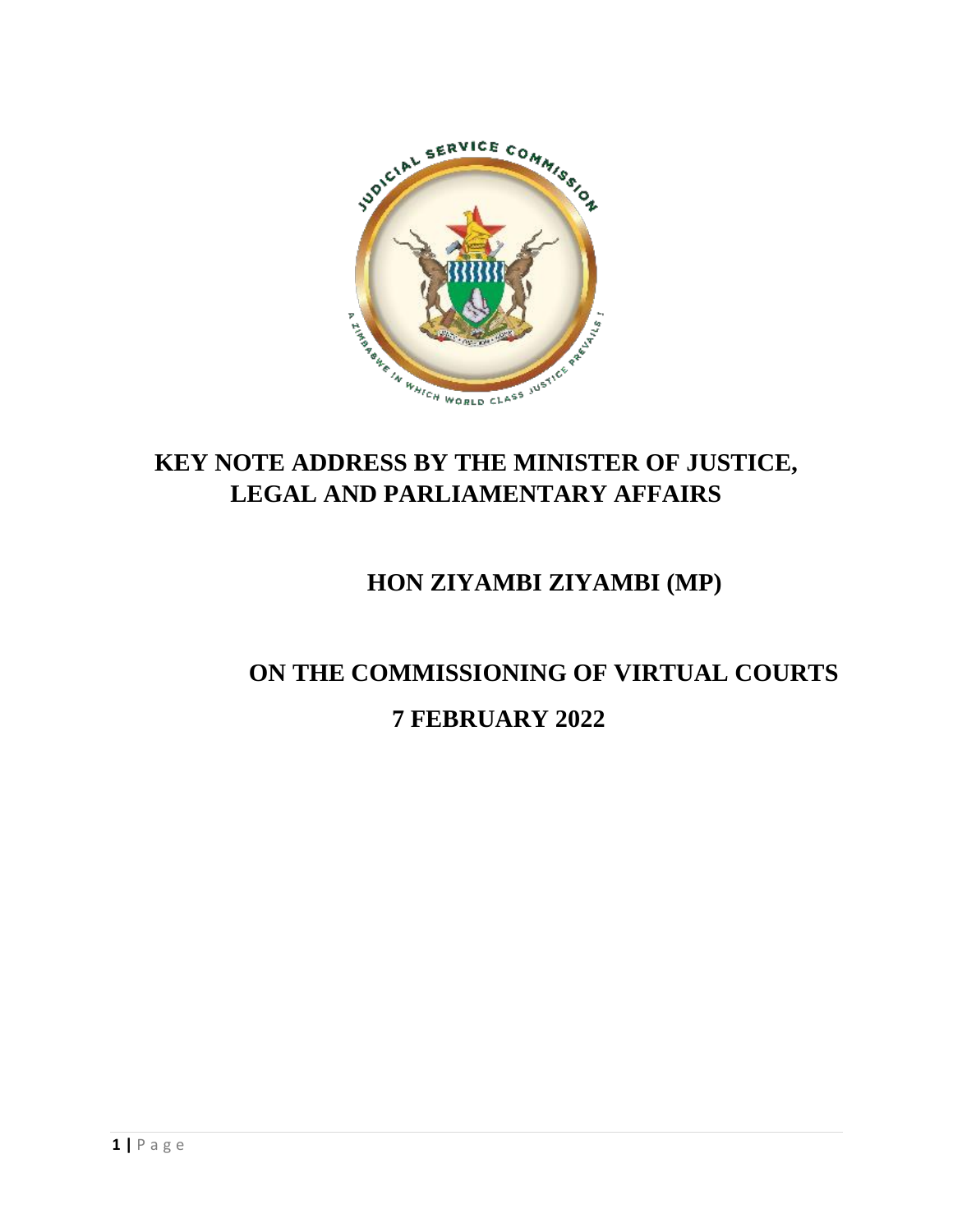## **Salutations**

Let me acknowledge the presence of all guests at this auspicious event, were we are gathered here to witness the dawn of a new era in the history of the Judiciary. As government we have adopted a policy through **Vision 2030** which is implemented by the **National Development Strategy 1, (NDS 1)** that the judiciary must be accountable and efficient but most importantly that the judiciary must ensure that there is access to justice to all manner of people in this Country. The efforts by the JSC therefore to take justice to prisoners and ensure that our inmates continue to access the courts at all times even if the health conditions are discouraging direct physical contact, can only be applauded.

**Honorable Chief Justice, Distinguished Guests**, **Ladies and Gentlemen** we always refer to vulnerable groups of our society who would require generous protection of the law and from State institutions such as women, children and persons with disabilities. I would argue further however, that there is group of persons who are equally vulnerable and are always in need of serious protection of the law and these are our prisoners. Unlike others, their rights are deliberately taken away by the law because of the allegations they will be facing. Rights like freedom of movement, expression and protection of the law amongst others would no longer be readily available. These persons would at all times need to have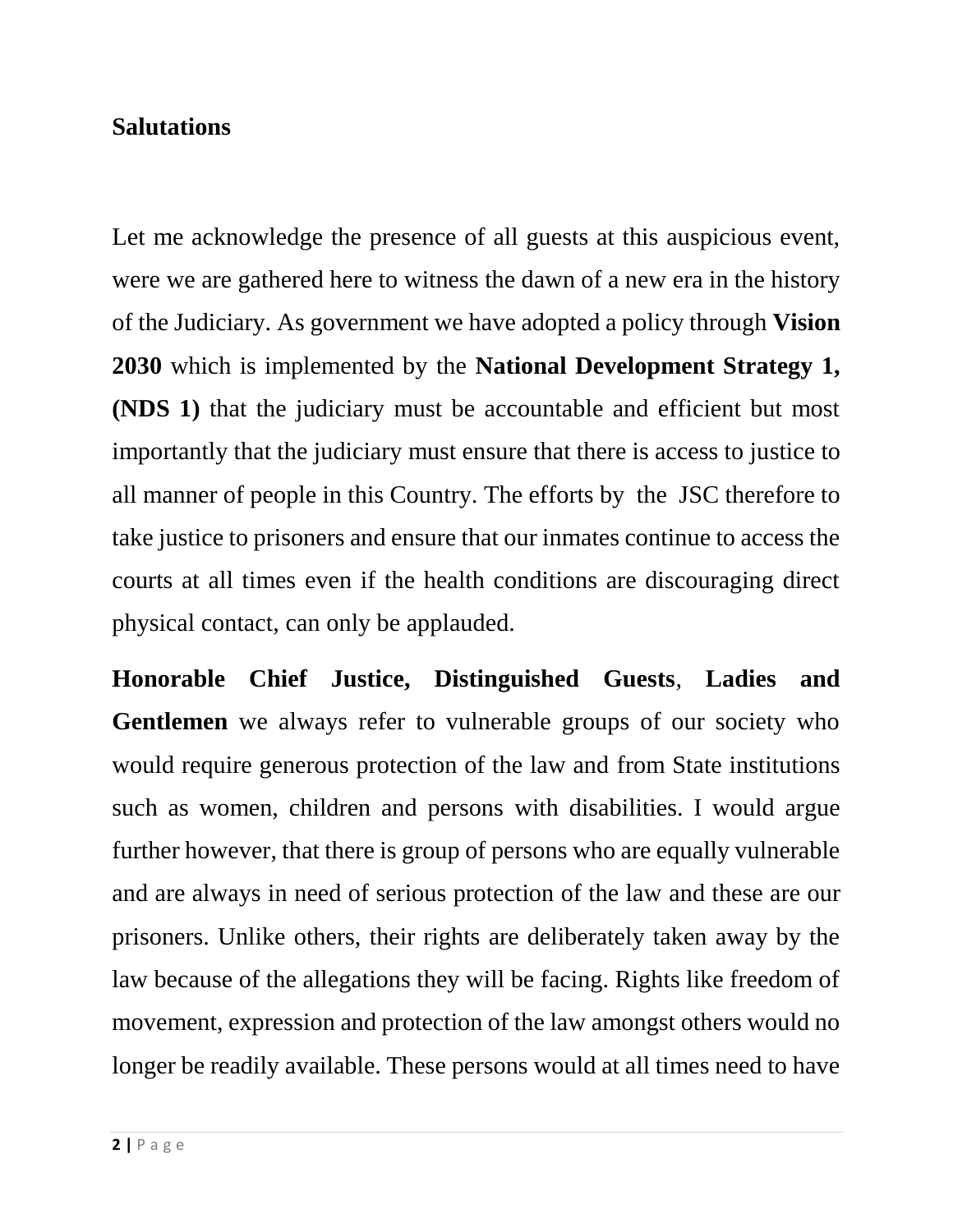access to courts so that their issues are attended to without delays. The move therefore by JSC to establish virtual courts is a good one and it bodes well with international best practices and is in line with what other jurisdictions are doing, both within the region and beyond. To then go further and start the program by connecting the system with inmates in our prisons is really historical and exhibits our awareness on the need to ensure that our inmates have easy access to justice at all times. I congratulate you Chief Justice for this progress innovation.

**Ladies and Gentlemen**, we all bear witness to the damage which has been inflicted on the flow of our lives by the Covid-19 pandemic. It has affected every part of our lives and the operation of our institutions. In the context of the judiciary, this pandemic has continued to be the chief enemy of court operations. The space within which the Judiciary finds itself is nothing less than a fast-paced, ever-evolving and uncertain environment. These advances are evidence of massive technological and operational developments that have occurred over the years. They continue to occur. No one can turn a blind eye to these evolutions and the uncertainty posed by technology and unforeseen pandemics such as COVID-19. In this light, the Judiciary has to be prepared for the unforeseeable changes in order to guarantee its relevance within our constitutional democracy.

I was recently in Geneva where I was presenting the country's national report for the third Universal Periodic Review cycle (UPR). UN member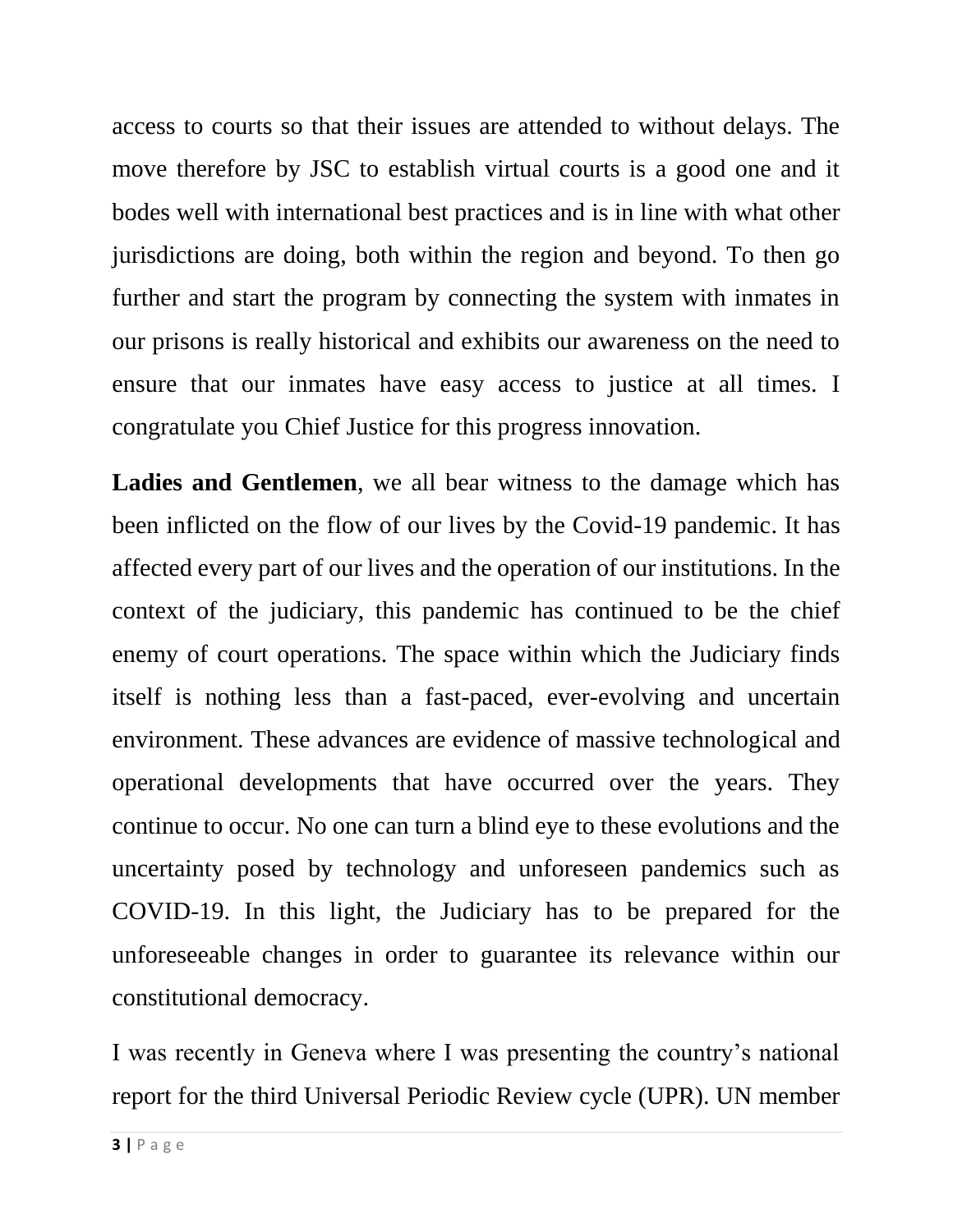states made their recommendations which will be reviewed at the end of the fourth UPR cycle. Chief among the recommendations made was the need for Zimbabwe to continue strengthening its legislative and administrative measures to ensure equal access to avenues of economic participation, health, justice, education as well as the protection of children and women's rights. It was recommended that Zimbabwe should continue with its efforts to fulfil international obligations by further developing and implementing comprehensive national plans and programs under the Sustainable Development Goals. Through **vision 2030 and the National Development Strategy 1** we are way ahead in the implementation of these recommendations and we will continue with this same trajectory until the vision envisaged by our leader His Excellency President E D Mnangagwa is realized.

Forced by the ruthless hand of the pandemic, many courts around the world have started transitioning into virtual court systems to save justice delivery from a total collapse, many of them, like Zimbabwe, for the first time. As we all know, the Zimbabwean judiciary has been persistent in the quest for solutions to bring about efficiency and enhance access to justice in the face of this pandemic and other threats. The launch of a web based electronic system called the **Integrated Electronic Case Management System (IECMS)** which will be launched in May 2022, is a tangible and practical results to this relentless search for sound alternatives. This kind of system was identified as an efficient tool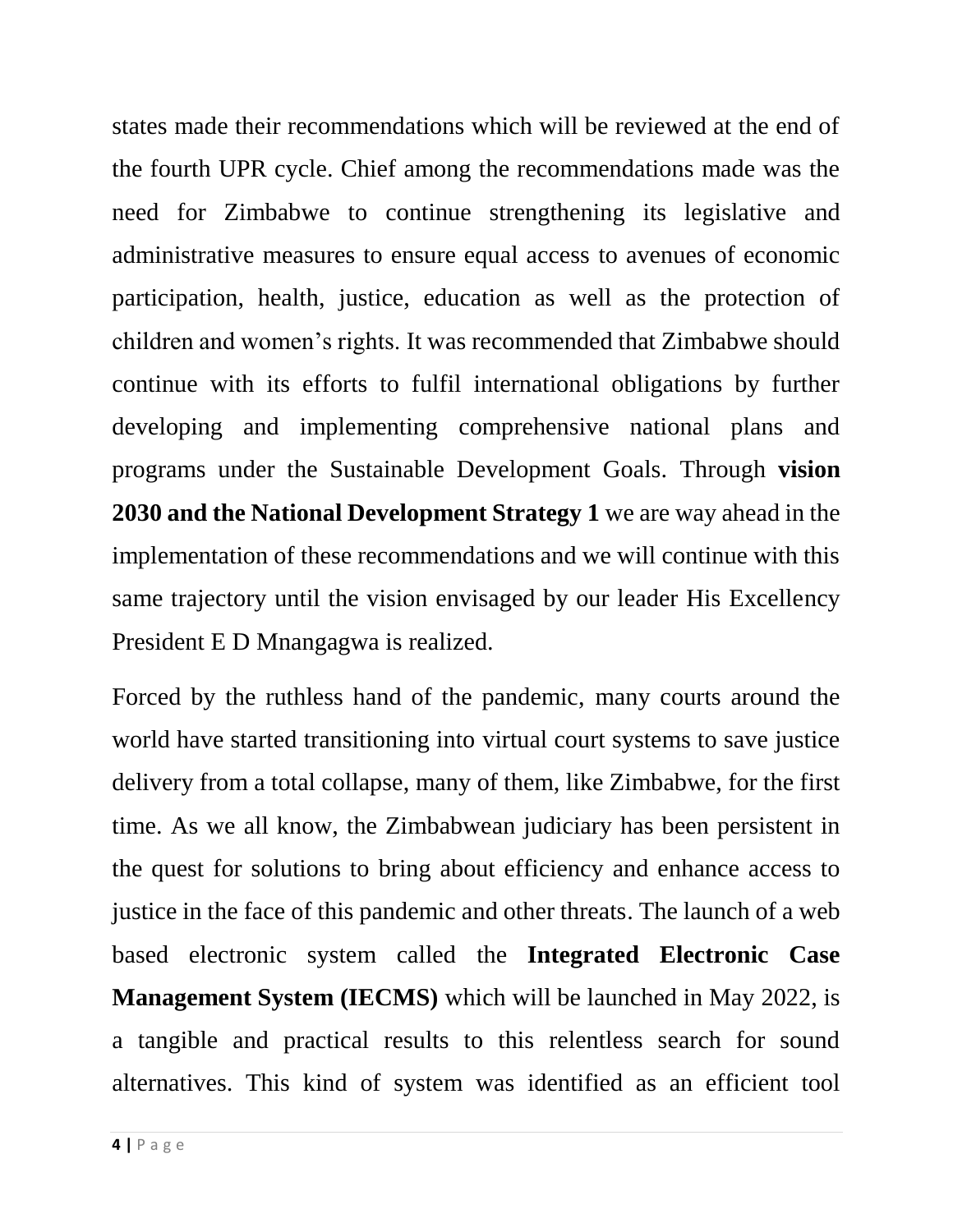designed to achieve this desired outcome of efficiency and viable justice delivery despite covid-19 disruptions. As such we are here today to commission the first phase of the IECMS, which are the virtual courts.

I am informed Chief Justice that virtual court systems are now ready for use in some of the courts and prisons. The equipment has already been installed at Harare Magistrates' Court and at the Harare High Court. The system connects the two courts with Harare Remand Prison and Chikurubi Maximum Prison. I am further advised that some provincial courts like Chinhoyi, Bindura and Mutare are now equipped. I was happy to hear you Chief Justice stating that all the other provincial courts will be equipped with virtual court system equipment soon. It's also gratifying to hear that the broad objective is to have all our courts including those in the districts benefit from the virtual court sitting program. This move resonates with the vision of the second republic. Access to justice must not be discriminatory. The principle must apply equally, irrespective of whether one resides in the provincial center or district, or one is a prisoner, woman or child. Access to justice must be available to the people of Zimbabwe and bias must be towards the vulnerable.

**Honorable Chief Justice, Distinguished Guests, Ladies and Gentlemen**, the paradigm shift from the conventional way of physically appearing at court to institute and defend lawsuits as well as making submissions is a new normal which we cannot shy away from. Virtual courts will not only be invaluable in this time of the pandemic but even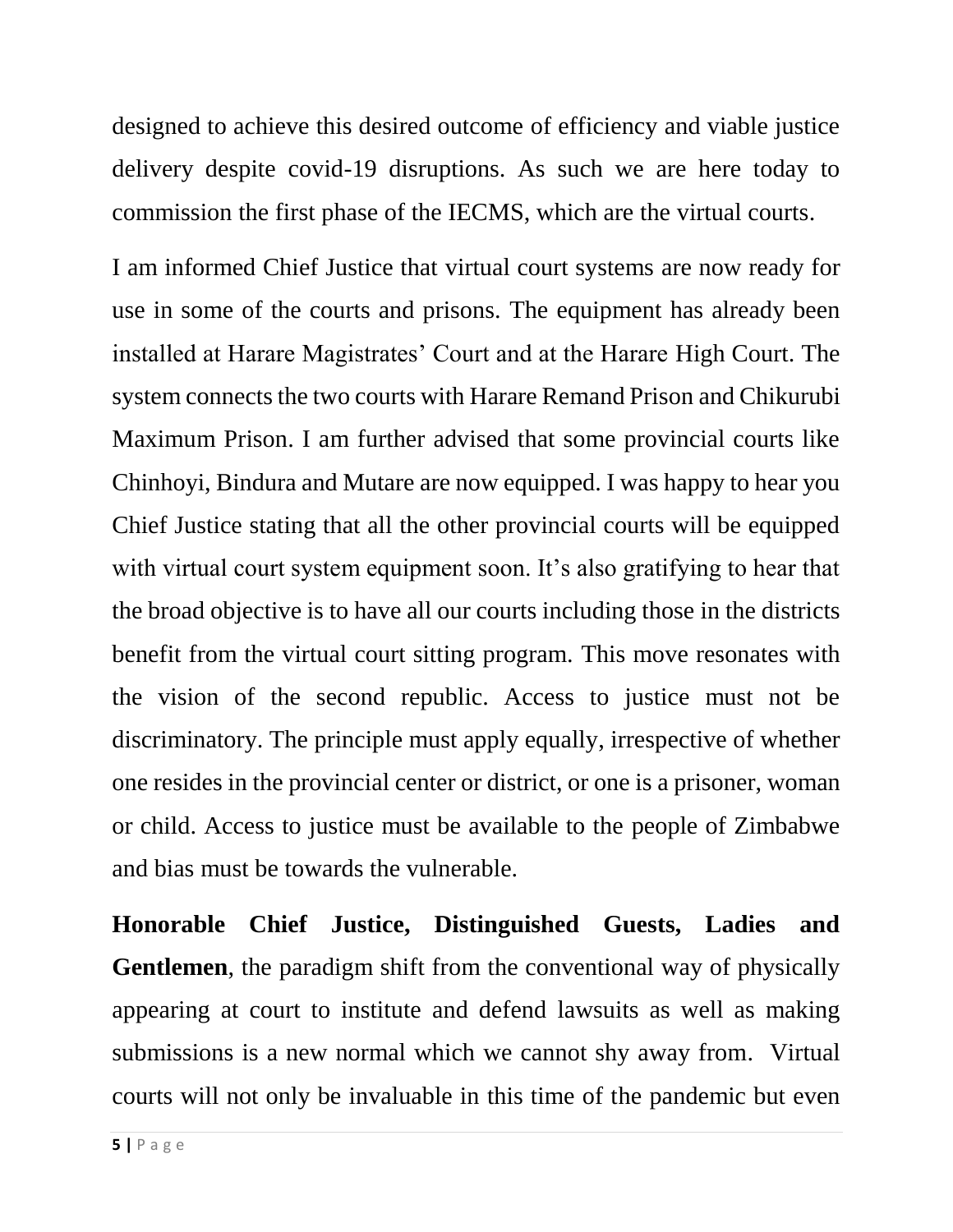beyond. Without necessarily exhausting the list of its benefits, it will clearly bring convenience and most importantly, cut the time and costs required in litigation. Litigants will no longer need to always travel and attend courts physically. Rather they will be able to litigate and present and argue their cases at the comfort of their homes and offices. The **Integrated Electronic Court Management System** (IECMS)and virtual courts will enable us to accomplish the option to work remotely and paperless without any major disruptions, and even with increased productivity for our citizens. It is my fervent hope that this is not the end but the beginning of future developments and innovative ideas in the judiciary.

Allow me **Chief Justice,** to continue repeating this fact because it is so fundamental, that the **IECMS**, coupled with virtual courts, will create a fertile and suitable environment for the achievement of **vision 2030,** enshrined in our **National Development Strategy No 1,** which has the object of achieving an upper middle class income economy by 2030 for the benefit of our citizenry. Furthermore, digital justice will ensure the ease of doing business in our country by significantly reducing costs associated with dispute resolution and litigation in our jurisdiction. This is an important ingredient in attracting thriving businesses and will improve Zimbabwe's ranking on the Ease of Doing Business index. In turn, this will substantially help Zimbabwe towards the achievement of the **United Nations Sustainable Development Goals**.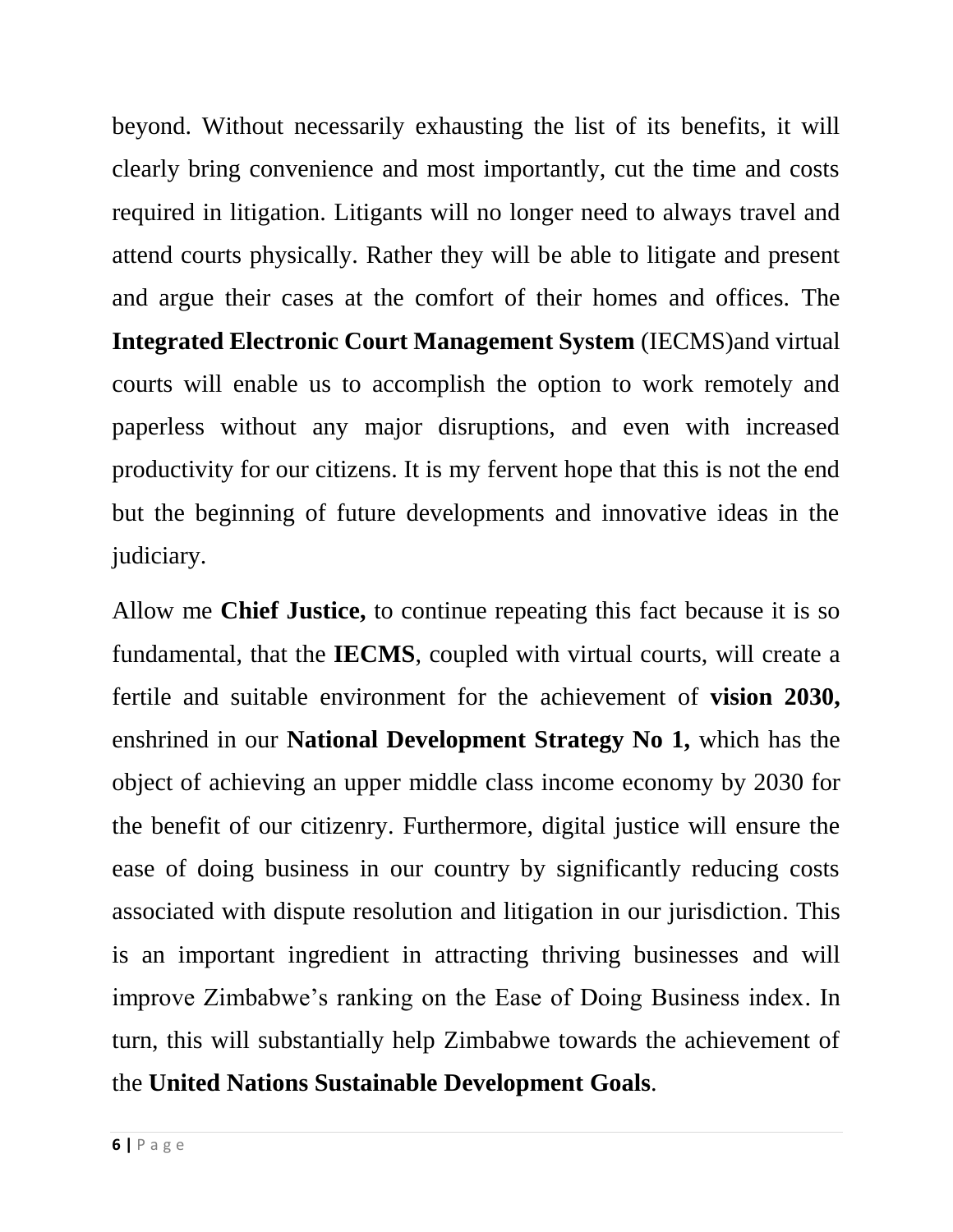Allow me **Ladies and Gentlemen,** to also advise that my Ministry is in the process of aligning the current legislative framework to provide for virtual court sittings in both civil and criminal cases. As I speak, the Judicial Laws Amendment Bill seeking the amendment of the Constitutional Court Act, Supreme Court Act, High Court Act, Labour Court Act, Administrative Court Act and the Magistrates' Court Act to provide for virtual sittings was peer reviewed and will be placed before the Cabinet Committee on Legislation. However as a stop gap measure, the Public Health (COVID-19 Prevention, Containment and Treatment)(National Lockdown) (No. 2) (Amendment) Order, 2021 (No. 34) published in **Statutory Instrument 228B of 2021** will be used as the legal framework allowing Criminal Courts to sit virtually in the period of the Covid 19 lockdowns.

As I conclude my remarks, I wish to exhort the courts and prison stations that have had the virtual court equipment installed in their institutions to look after the equipment well and keep it in good condition. It would be a shame if I am to receive reports of misuse of the equipment.

I also wish to thank you Chief Justice, for leading the Judiciary in this digital revolution in the courts. This is the way to go and I am certain that soon we will have other jurisdictions coming to this Country to benchmark on what our judiciary is doing. I further acknowledge the